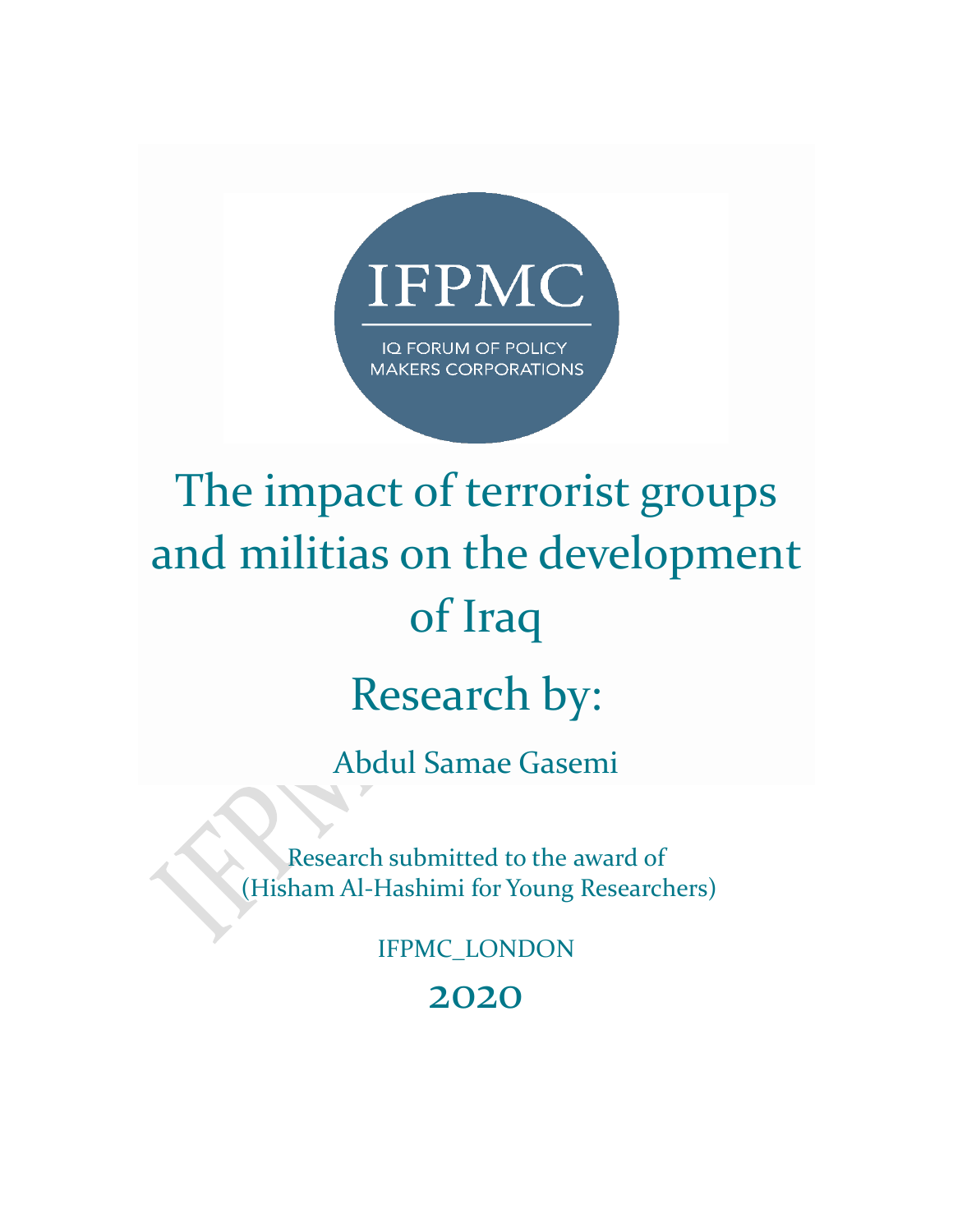## **Introduction**

For more than two decades, Iraq has been experiencing a severe security and political crisis that has impacted the country's economic and social situation negatively. The rise of terrorist groups in Iraq occur simultaneously with declining rates of development and the fragility of the economy, which has had repercussions on all fields and sectors. In this context, this paper aims to highlight the impact of terrorist groups and militias on the reality of development in Iraq. Also, review and analysis the development of terrorist groups in the country since the American invasion 2003 and its implications for the security and economic situation by answering the following research problem: **How does terrorist groups and militias affect the development of Iraq?**

The study assumes an inverse relationship between the activity of terrorist groups and the development process. To verify their validity, the study will adopt a descriptive analytical approach to describe growth and impact of terrorist groups on security and development. as well as adopt the statistical approach that seeks to describe the implications of terrorism from a quantitative perspective.

The study is divided into three axes, from monitoring the development of terrorist groups in Iraq, through the impact of terrorism on security and stability, to the implications of terrorism on the reality of development in Iraq.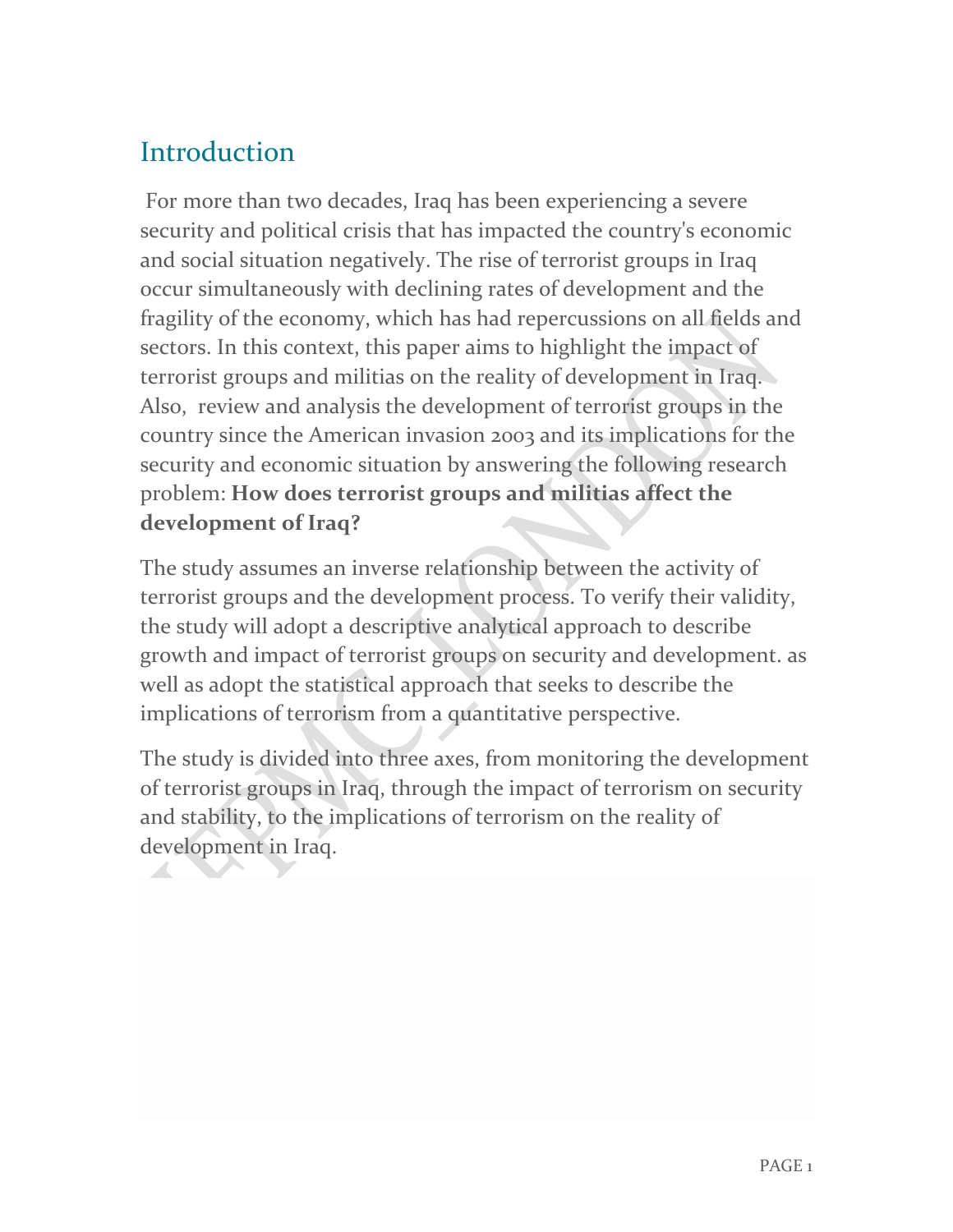## First: A historical geopolitical approach

## to the development of terrorist organizations in Iraq

Understanding the current structure of terrorist organizations and their impact on development in Iraq requires tracking their growth within historical, sociological, and geopolitical contexts. It can generally be said that the development of terrorism in Iraq has gone through three basic stages:

#### 1-1 Formation phase:

Iraq's violent course in the last four decades has led the country to enter a spiral of conflicts and struggles that has collapsed state institutions and destroyed its economy, paving the way for the rise of terrorist groups and their control over several areas of the country. Iraq has been in a wave of unrest and insecurity since the first Gulf wars (1980-1988) and the second (1990-1991). The latter, which had serious repercussions on Baghdad because of the international sanctions imposed on it between 1991 and 2003 1.

In the midst of these situations, jihadist ideas began to spread in Iraq and have been widely accepted since 1986<sup>2</sup> , followed by the publication of letters, pamphlets and pamphlets during the Iran-Iraq war, ending the recruitment phase that began attracting the first batch of recruits in 2000<sup>3</sup>..

<sup>1</sup> Didier Billon, *Géopolitique des mondes arabes : 40 fiches illustrées pour comprendre le monde* (Paris : Eyrolles, 2018), p. 73

*<sup>2</sup> Speeches, lectures and audio-recorded lessons urging those who use jihad.*

*<sup>3</sup> Hisham al-Hashimi, ISIS world : ISIS (London: Dar al-Hikma, 2015), p. 25*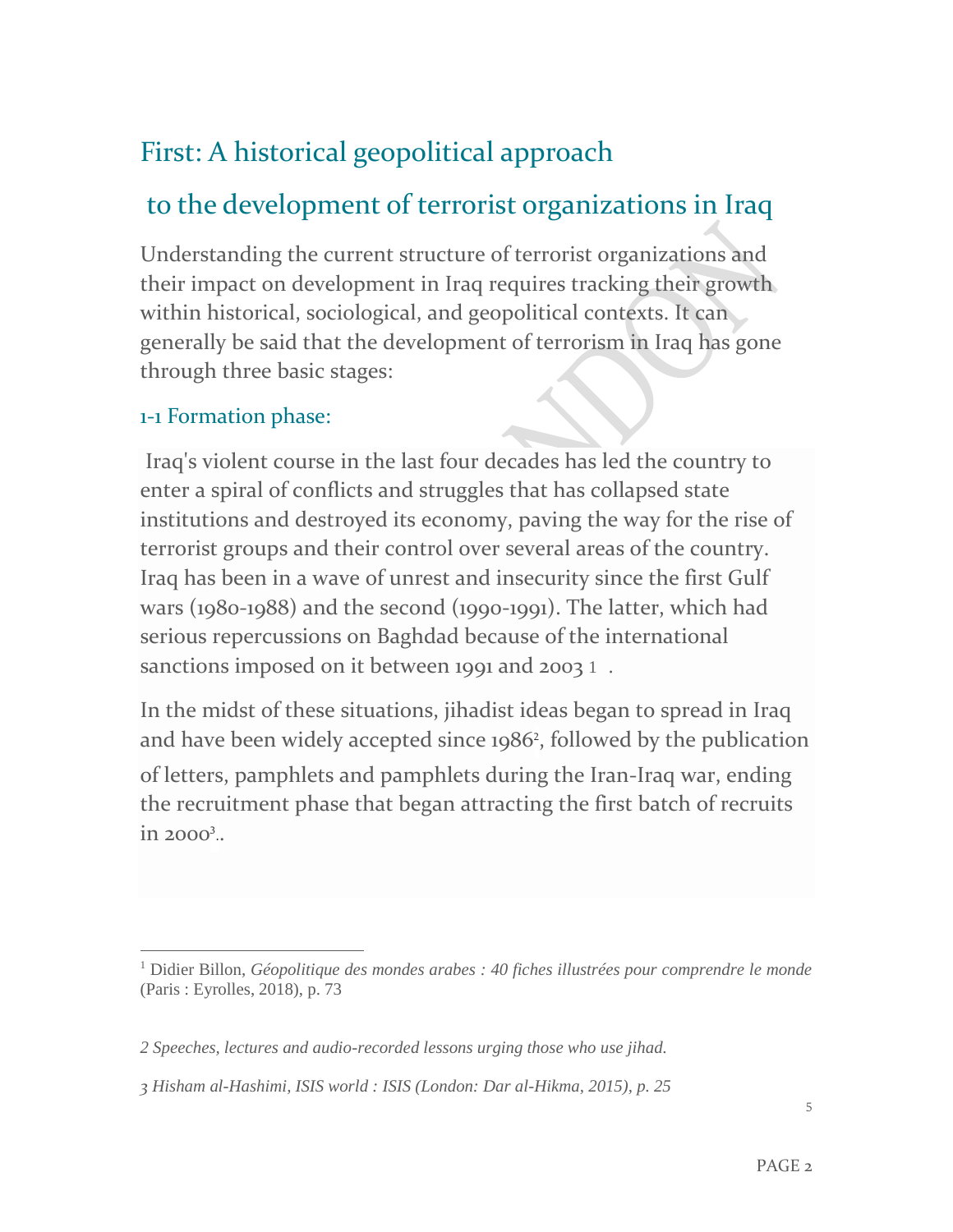#### 2-1 Activity phase:

for a number of security and strategic reasons and interests, on 20 March 2003, the United States, together with British forces, began the campaign to invade Iraq, then entering the country into a dark tunnel and a new, more violent and bloody phase, with 650,000 dead and a sectarian conflict that subsequently contributed to the serious fragmentation of Iraqi society that has ravaged social security for nearly two decades<sup>4</sup>. .

After the U.S. invasion, the Iraqi political system experienced structural transformations, beginning with the collapse of Saddam Hussein's regime and bringing about fundamental changes in the Iraqi political scene, highlighting its success through the redistribution of power according to the al-MoHasassah regime, in which Shiite parties allied themselves with the Kurds shared power in the country at the expense of marginalizing the Sunni component. At the institutional level, the Administration has restructured security and other sector institutions according to the same sectarian logic, contributing to the strengthening of sectarianism and fueling conflict among Iraqis in exchange for weakening state institutions. This has delayed the project of building a national State in which all sub-identities are fused in favors of an inclusive national identity.

The previous factors contributed to the lack of the state from its functions, and the foundations of a state of political isolation, particularly in Sunni geography, providing an environment conducive to terrorist groups that took advantage of the crisis of the political system and the failure of its distributional and responsive capabilities in its favors<sup>s</sup>. Al-Qaeda's sleeper cells have begun their operational

 $<sup>4</sup>$  Billon, p. 73.</sup>

<sup>5</sup> Maurizio Melani, "Les fragilités de l'Etat irakien et les conditions pour sa reconstruction dans les équilibres régionaux," in: Anna Bozzo, Pierre Jean Luizard (eds.), *Vers un nouveau moyen orient ? Etats arabes en crise : Entre logique de division et sociétés civiles* (Roma : Roma Tre-Press, 2016), p. 56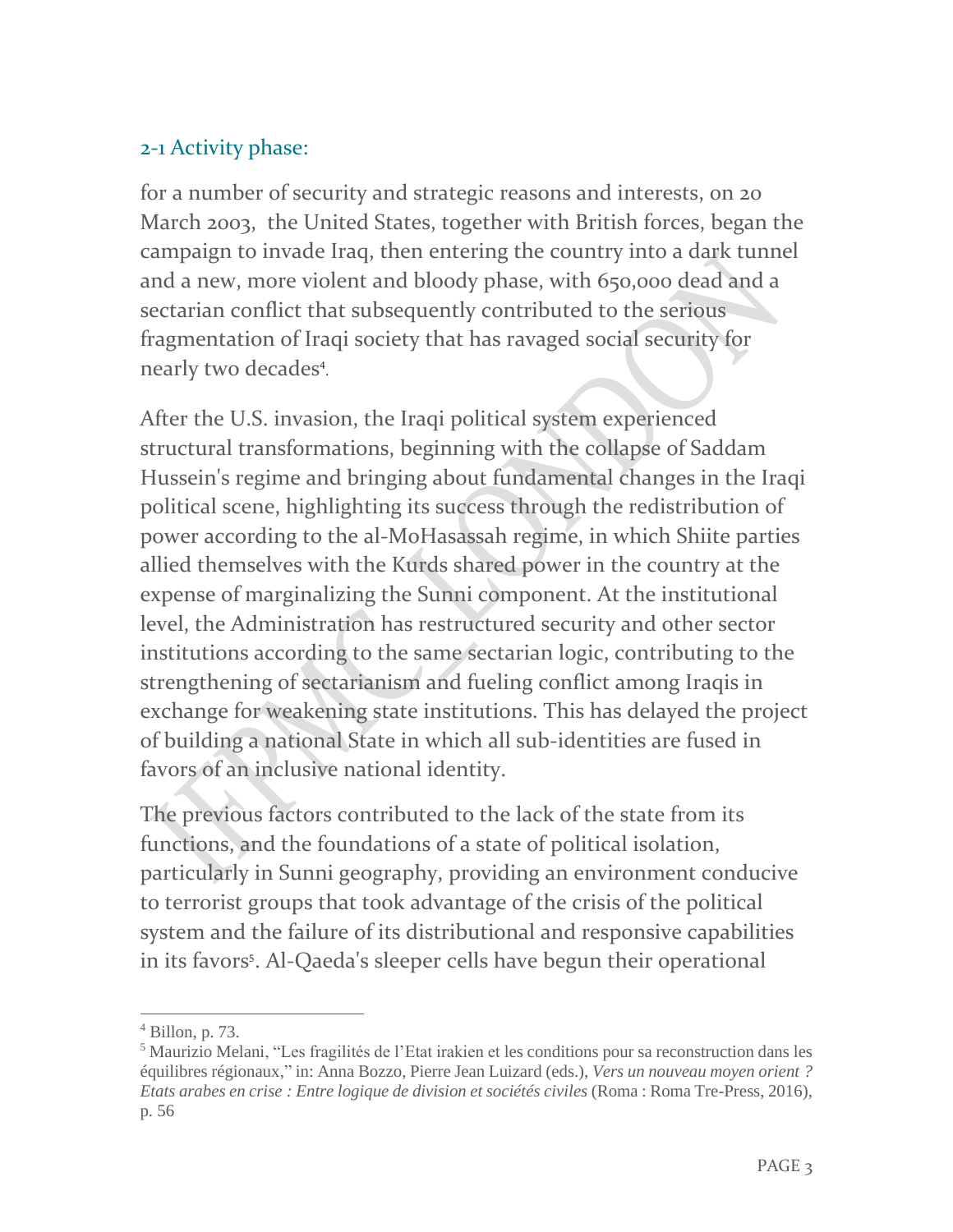activities by expanding the recruitment process, which has targeted new groups such as veterans of the security services and village and rural youth. The "Tawhid and Jihad Brigades" were then established by Abu Musab al-Zarqawi§, followed by the emergence of the al-Qaeda al-Jihad group in Mesopotamia and the sale of Zarqawi to Osama bin Laden, which benefited the organization militarily, financially and media<sup>7</sup> .

Abu Ayoub al-Masri was declared the new leader of the organization, and the Islamic State in Iraq, formed from several armed factions<sup>8</sup>: was proclaimed before Abu Omar al-Baghdadi founded the Islamic State in Iraq, which was then led by Abu Bakr al-Baghdadis.

In 2013, the crisis of the structural political system and the protests that Iraq has experienced in many provinces such as Mosul, Anbar and Salah al-Din created a great opportunity for terrorist groups that have exploited the crisis internal and regional situation to revitalize the group<sup>10</sup>. Terrorist militias have been able to overcome regular Iraqi forces and penetrate sunni geography against the regime<sup>11</sup>. After convincing its inhabitants that it is the savior and savior of the marginalization that has affected them. This popular incubator

*<sup>6</sup> Abu Musab al-Zarqawi, real Name is Ahmed Fadhil Nazzal al-Khalila, born on Octobre 30, 1966, is a Jordanien leader of Al-Qaeda, from whom jordanien citizenship was later withdrawn. Zarqawi led training camps for militants in Afghanistan, before becoming a member of al-Qaeda in Iraq. He was blamed for a series of attacks and bombings during the Iraq war, which was announced on June 7, 2006, after a U.S. raid on al-Qaeda, classified as a terrorist organization.*

*<sup>7</sup> Al-Hashimi, p. 27-28.*

*<sup>8</sup> Zana Khasraw Gulmohamad, "The rise and fall of the islamic state of Iraq and Al-Sham (Levant) ISIS", Global Security Studies, vol. 05, no. 02 (Spring 2014), pp. 01-02 9 Al-Hashimi*.*P* .132 *10 Ibid. p.57 11* . *Al-Hashimi p* .132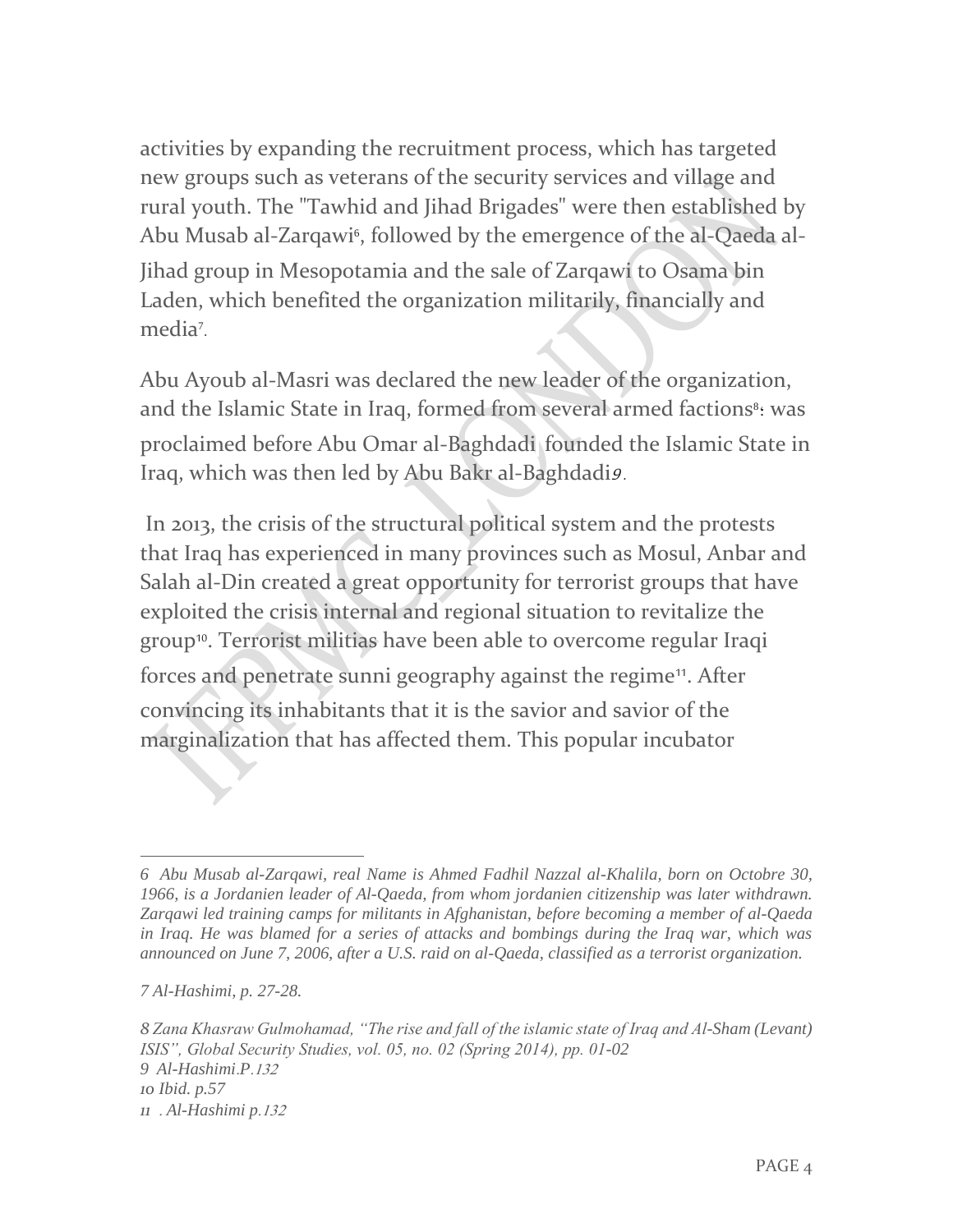allowed it to impose public order and control most public utilities and services on a territory of 58,372  $\rm km^2$  in the fall of 2014<sup>12</sup>.

#### 3-1 The weakness and decline stage

As ISIS increased and the number of deaths and casualties intensified, the international community found itself facing the need to intensify efforts and cooperation to fight the group in the region. This culminated in the establishment of an international coalition in which Iraq was involved<sup>13</sup>, and irregular forces were called upon locally to fight the group, like the Popular Mobilization Forces or (Hashid Al-Shaabi). 14



#### **Figure 1: The Evolution of ISIS in Iraq15**

14Abdul Wahab al-Kasabi, former reference, p. 10-11.

<sup>15</sup> تنظيم "داعش" الذي غيّر خريطة العراق، وكالة الأناضول، 23/11/2017، شوهد في : 07/08/2020، في : <u>https://bit.ly/3lrQAfz</u> ֦֧֦֧֦֧֦֧֦֧֦֧֦֧֦֧

<sup>12</sup> Seth Jones et al., Rolling Back the Islamic State (Santa Monica, CA: RAND, 2017). P. 84. 13 In 2014, the Iraqi government allowed several foreign countries to launch military interventions against the so-called Islamic State on their territory, for further consideration:

Karine BANNELIER-CHRISTAKIS, "Military Interventions against ISIL in Iraq, Syria and Libya, and the Legal Basis of Consent", Leiden Journal of International Law, vol. 09, no. 03, (2016), p. 750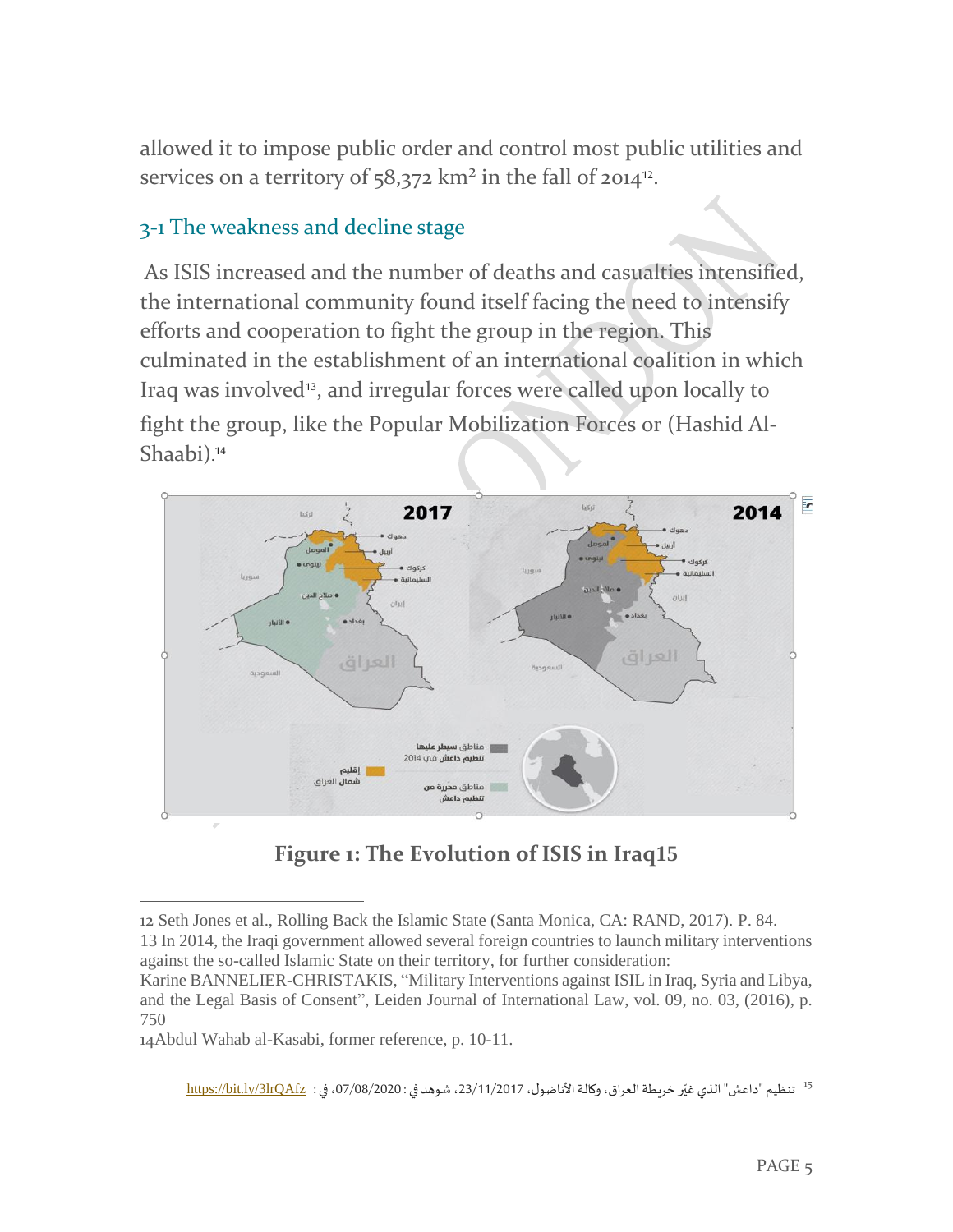These military efforts coincided with the decline of ISIS and the loss of most of its territory, the Iraqi government declaring It has succeeded in eliminating terrorism in December 2017<sup>16</sup> (Fig. 01), and the death of its leader Abu Bakr al-Baghdadi in November 2019<sup>17</sup>. Despite the end of the organization, many researchers do not rule out his return, especially since its sleeper cells are still active in Iraq to this day<sup>18</sup>.

#### Second:

## The implications of terrorism on security and stability in Iraq

The phenomenon of terrorism is a threat to international security, but its repercussions undoubtedly vary from region to region and from state to state. There is no doubt that Iraq is one of the countries most affected by terrorism, as confirmed in the recent report of the Global Terrorism Index, which ranked Iraq as the second most affected by terrorism<sup>19</sup> . This is in line with other indicators, with Iraq currently ranked 17th in the Fragile State Index<sup>20</sup> and 161st in the World Peace Index<sup>21</sup>.. This demonstrates the magnitude of the repercussions of terrorism.

<sup>&</sup>lt;sup>16</sup> IS 'caliphate' defeated but jihadist group remains a threat, BBC, 23 March 2019, accessed on 17/08/2020 at<https://bbc.in/31BMREr>

<sup>&</sup>lt;sup>17</sup> Pascal Boniface, op.cit., 82

هشام الهاشمي، تنظيم داعش في الربع الأول من عام 2020، منتدى صنع السياسات، 25/25/ 2020، شوهد في 2020/08/2020، في :  $\,$ <https://bit.ly/32DvUsl>

<sup>&</sup>lt;sup>19</sup> Global terrorism index report, Institute for Economics, and peace, (Sydney: November 2019), p. 08

<sup>&</sup>lt;sup>20</sup> Global Data, fragile state index, accessed on  $18/08/2020$  at :<https://bit.ly/3gIFH5s>

 $21$  Global peace index 2020, Institute for Economics and peace, (Sydney: June 2020), p. 09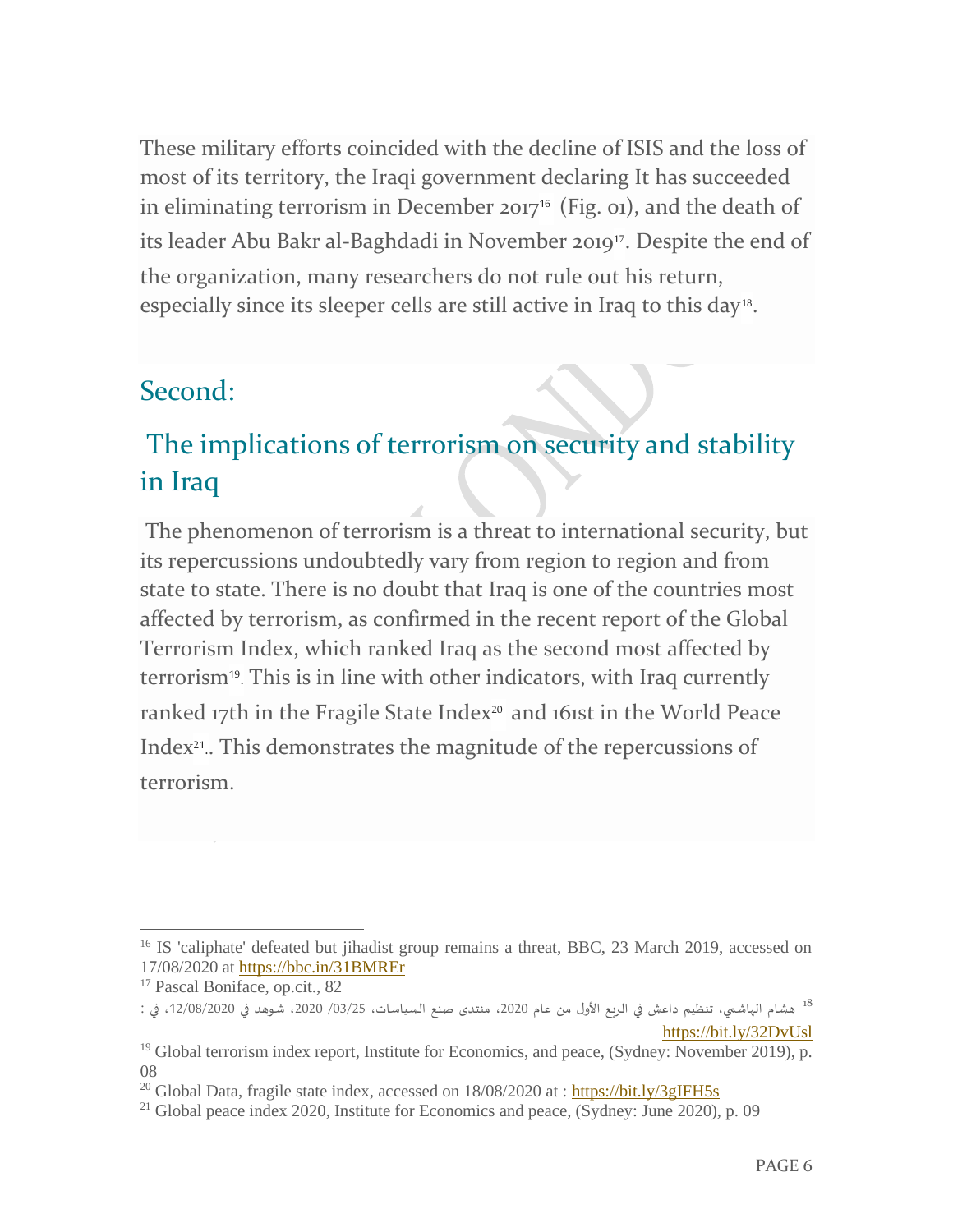Moreover, the increase in the number of clashes and terrorist operations after 2014 has caused a significant increase in the number of deaths and injuries, as illustrated in (figure 02), which has contributed to the destabilization of security and stability within Iraq, and has strained the security institutions that have engaged in a costly confrontation with Al-Qaida and then ISIS, which has had a negative impact on the security of the state, society and the individual.



Figure 2: Implications of Terrorism in Iraq between 2014-2019(22)

The fall of Mosul, Tikrit, and the rest of the provinces in 2014 was the biggest security collapse Iraq has seen since 2003<sup>23</sup>.. About 34.6% of the country's total area is controlled by the terrorist organization ISIS, where the group has extended its influence over most service

.

 $^{22}$  Data collected by the researcher from Global terrorism index reports for 2014, 2015, 2016, 2017, 2018, 2019.

<sup>&</sup>lt;sup>23</sup>Rafid Jabouri, Features of Shiite Discourse and Politics in Iraq After the Fall of Mosul, Arab Politics, No. 25, March 25, 2017, p. 56.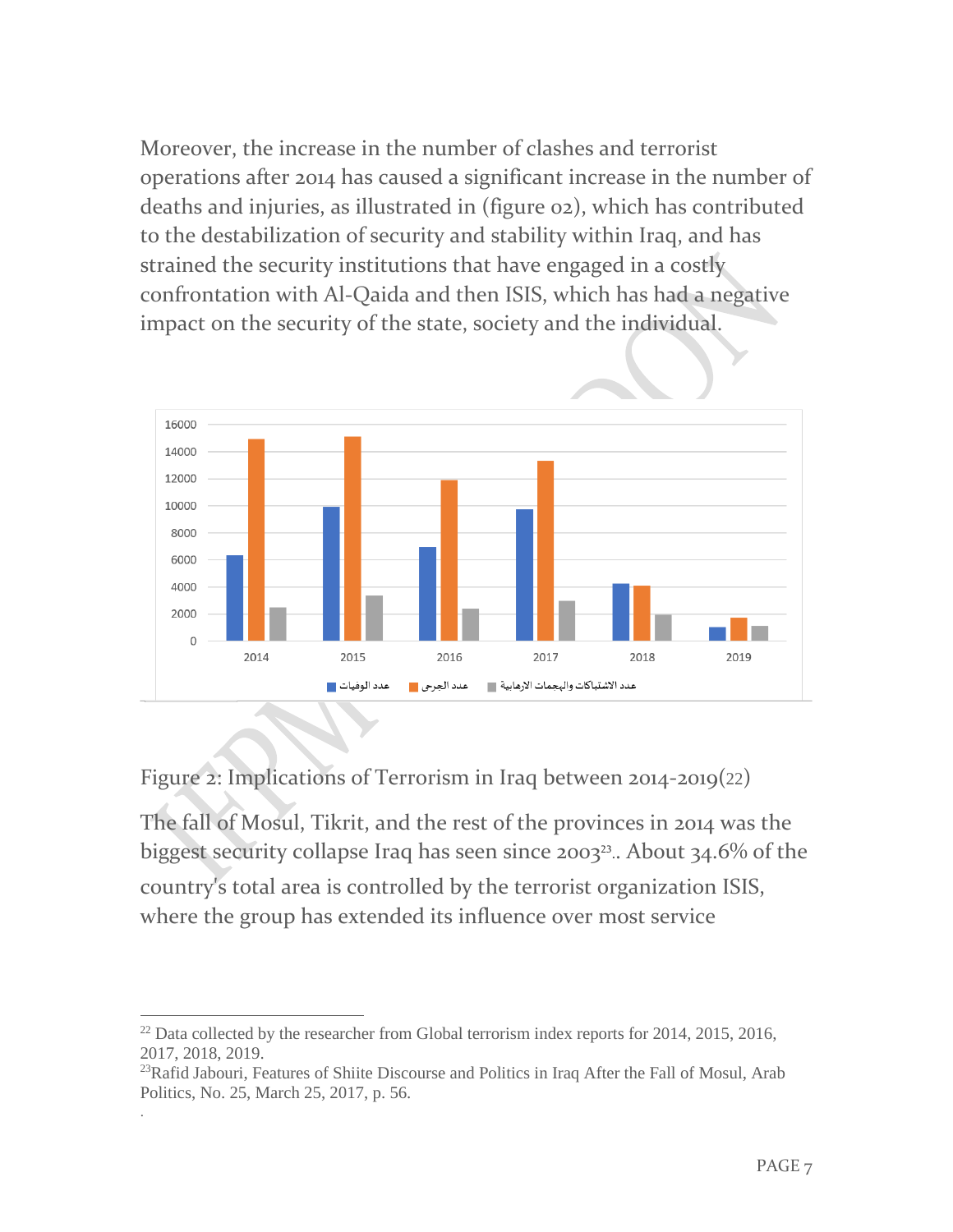departments and institutions, as well as being able to penetrate the security and intelligence services<sup>24</sup>.

### Third:

## The implications of terrorism for development in Iraq

Most of the literature in the fields of security studies and development studies combines the existence of a direct relationship between security and development, which finds an imperial ground in the current situation in Iraq, where insecurity and the rise of terrorist groups have negatively affected the reality of development.

#### 1. implications of terrorism on economic development:

ISIS has been able to dominate all fields of economic life in the areas it has captured. After occupying Mosul, he was able to acquire \$450 million from the Central Bank of Iraq, as well as several oil fields that enabled it to strengthen its financial interventions and strengthen its human and logistical system<sup>25</sup>.

Available statistics and indicators on Iraq reflect the fragility of the country's economic and development situation since the broke out of the Gulf War. This can be drawn from World Bank estimates showing the continuing turmoil in GDP from 1990 to the present day as described in Figure 03 below.

<sup>24</sup> Hisham al-Hashimi, ISIS scientist: ISIS, previous reference, p.140

<sup>25</sup> Pascal Boniface, p.81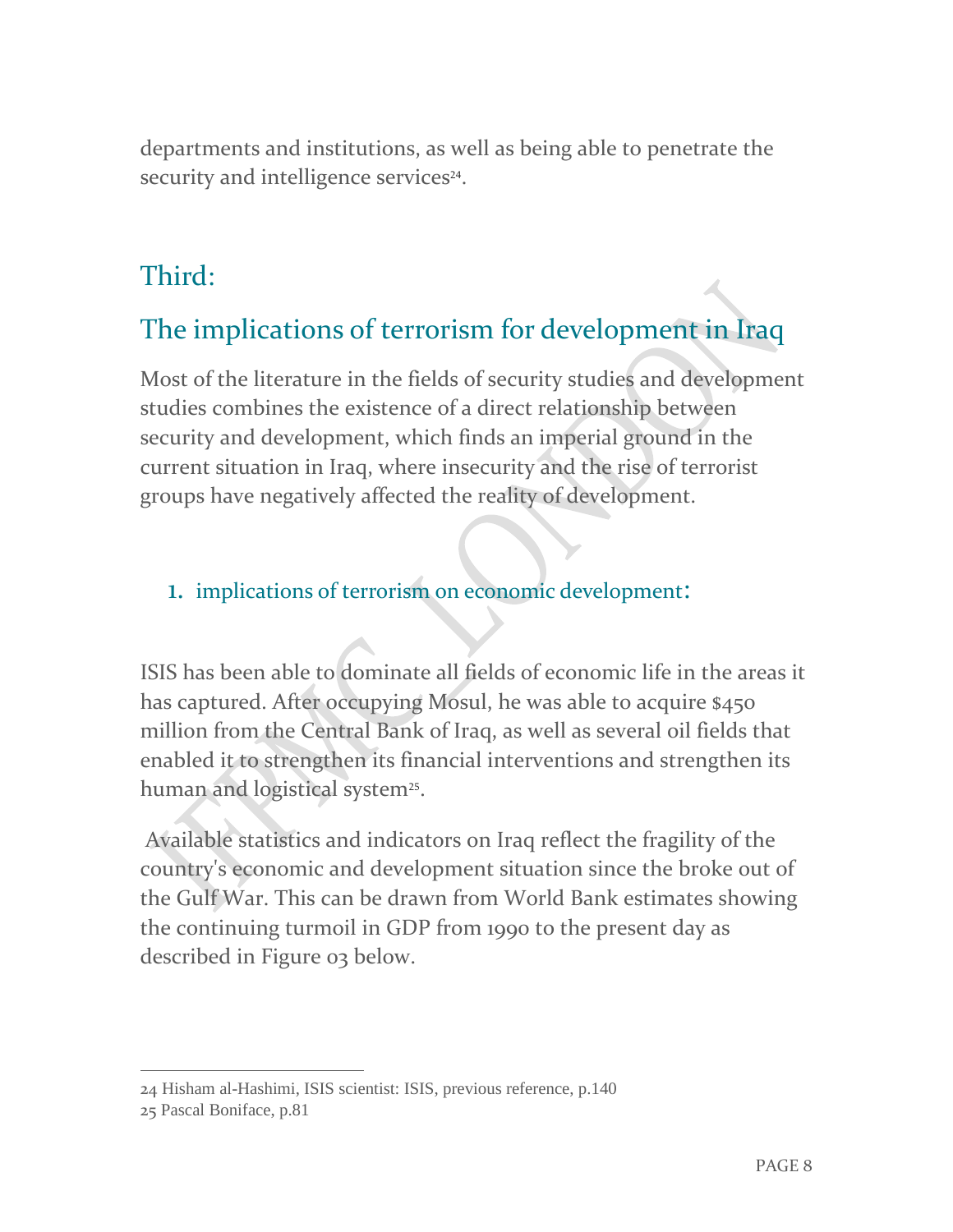

Figure 3: GDP growth26

From another hand, the Stockholm International Peace Research Institute database on the volume of military spending in the world<sup>27</sup>

indicates that Iraq's military expenditure budget in 2019 was about \$7.6 billion, an estimated 3.5 percent of GDP and 7.8% of government spending.

Frequently asked questions, SIPRI, accessed on 14/08/2020 at:<https://bit.ly/31CeBsq>

<sup>&</sup>lt;sup>26</sup> GDP growth annual  $%$  - Iraq, The World bank, accessed on 12/08/2020 at : <https://bit.ly/2G7dKaV>

 $27$  The Stockholm Institute defines the military budget as comprising all current capital expenditures on armed forces, including peacekeeping forces; ministries of defense and other government bodies involved in defense projects; paramilitary forces trained and equipped to participate in military operations; and military space activities. Such expenses also include the remuneration of military and civilian personnel, including military personnel' pensions and social services for staff; operation and maintenance; procurement; military research and development; and military assistance (in the military expenditures of the donor State). The exception of civil defense expenditures and current expenditures for past military activities, such as veterans' benefits, demobilization, replacement, and weapons construction. For more to look: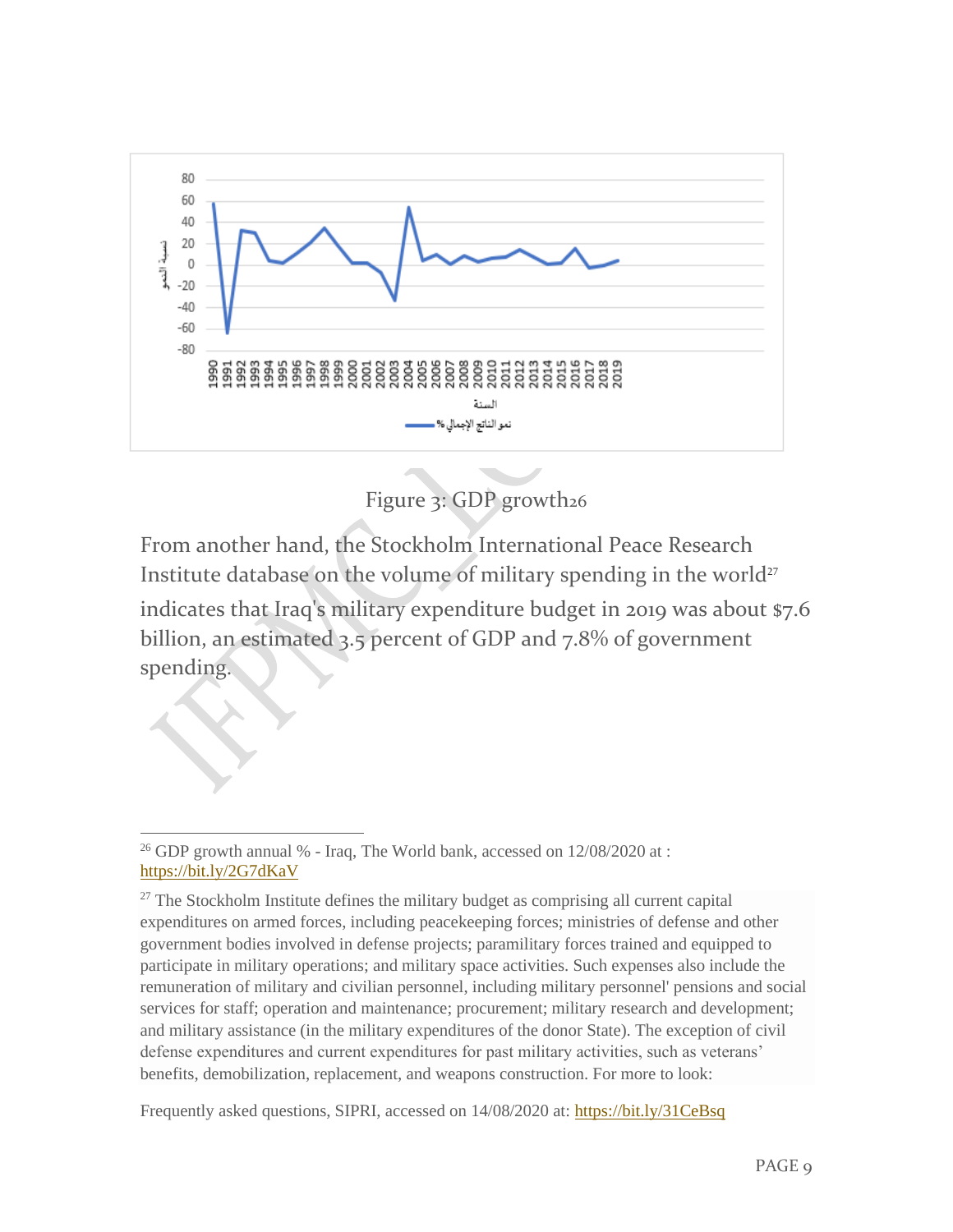

Figure 04: Iraq's military spending budget statistics28

The charts in (figure  $o_4$ )showed the dramatic rise in Iraq's defense budget between 2010 and 2019<sup>29</sup>., especially after 2014, when the international military coalition against ISIS was declared to be at the peak of its activity. Iraq was a member of the coalition and a battleground by virtue of the group's presence on its territory. The declining security situation in Iraq and the rise of terrorist groups have drained the public budget, with the defense and security sector accounting for a large proportion of GDP of more than 5% in 2014 and 3.5% in 2019. The war against ISIS has prompted the Iraqi government to increase its defence budget at the expense of the budget for the essential public's services sector<sup>30</sup> and investment in the oil and minerals sector, the country's most important economic sector<sup>31</sup>..

<sup>&</sup>lt;sup>28</sup> SIPRI Military Expenditure Database, SIPRI, accessed on 16/08/2020, at: <https://bit.ly/31CXaIq>

<sup>29</sup> *Ibid.*

<sup>30</sup> Ahmed Tabaqchali, Iraq's Economy after ISIS: An Investor's Perspective, Institute of regional and international studies IRIS (November 2017), p. 05, available at :<https://bit.ly/3j2hSHi> <sup>31</sup> Ahmed Mehdi, Iraqi Oil : industry evolution and short and medium-term prospects, OIES PAPER

<sup>:</sup> WPM 79, The Oxford Institute for Energy Studies (October 2018), p. 10 , available at : <https://bit.ly/34qH4n2>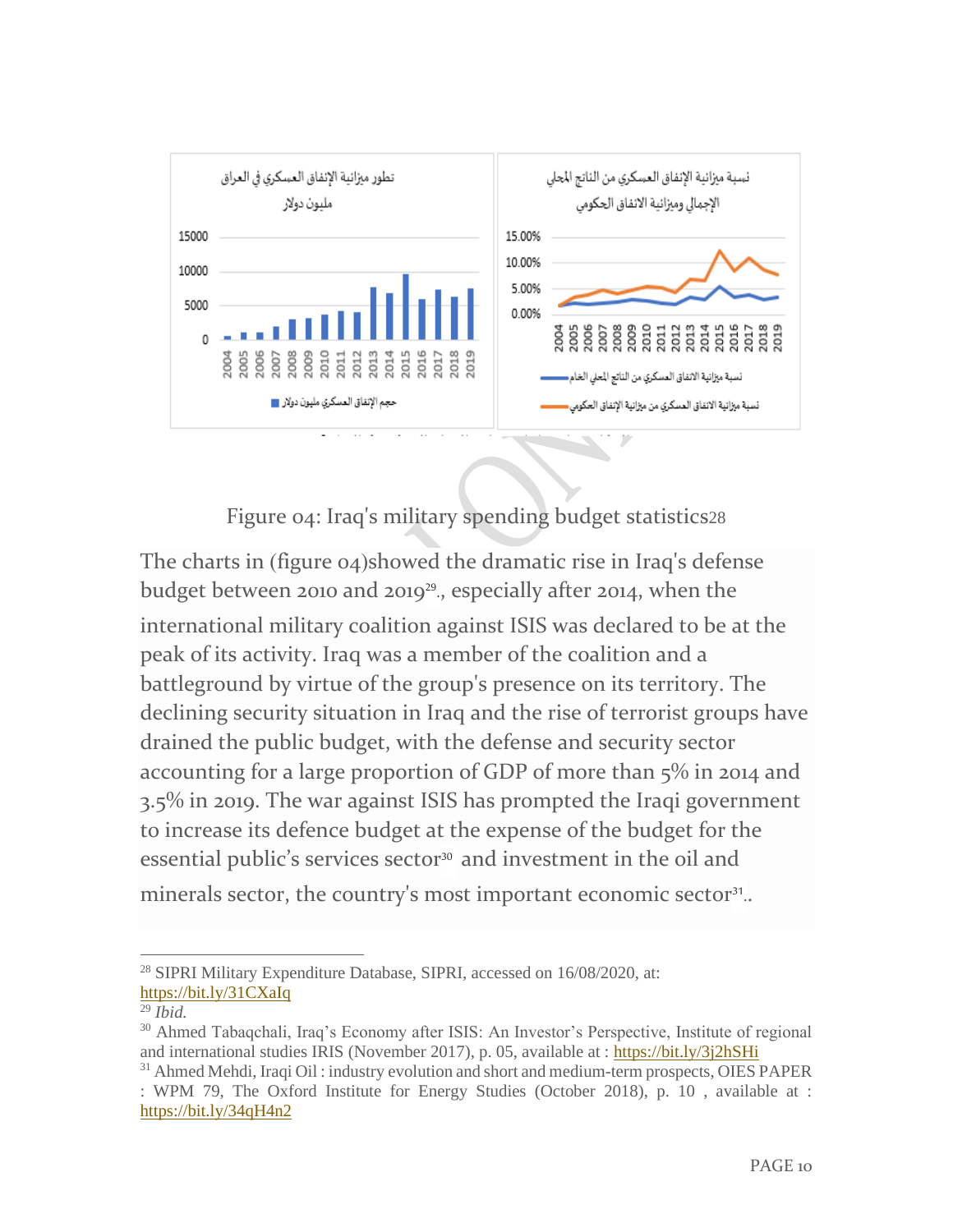Regardless of its size, this budget does not include the national defence council, the office of the commander of the armed forces, the Directorate of Disarmament and Militia Integration, whose combined budget was  $314$  billion Iraqi dinars in 2012<sup>32</sup>. In addition to the paramilitary budget, which was appealed in 2014 along the lines of the Popular Mobilization Forces or (Hashid Al-Shaabi)<sup>33</sup>. The military sector's dominance on the balance sheet comes against the backdrop of a severe economic crisis and declining oil revenues, which have been severely reduced by falling oil prices and increased terrorist attacks. Media reports said that the increase in terrorist attacks on oil fields and wells contributed to the decline in oil production in Iraq by about 320,000 barrels per day in 2016, the same year that saw a collapse in oil revenues such as figure 05 below.





<sup>32</sup>. the Directorate of Disarmament and Militia Integration was dissolved by a decision of the Iraqi Council of Ministers in 2016 and its financial allocations were transferred to the Popular Mobilization Authority or (Hashid Al-Shaabi). (IFPMC interpreter)

<sup>33</sup> SIPRI Military Expenditure Database, op.cit.

<sup>34</sup> *Ibid.,* p.09.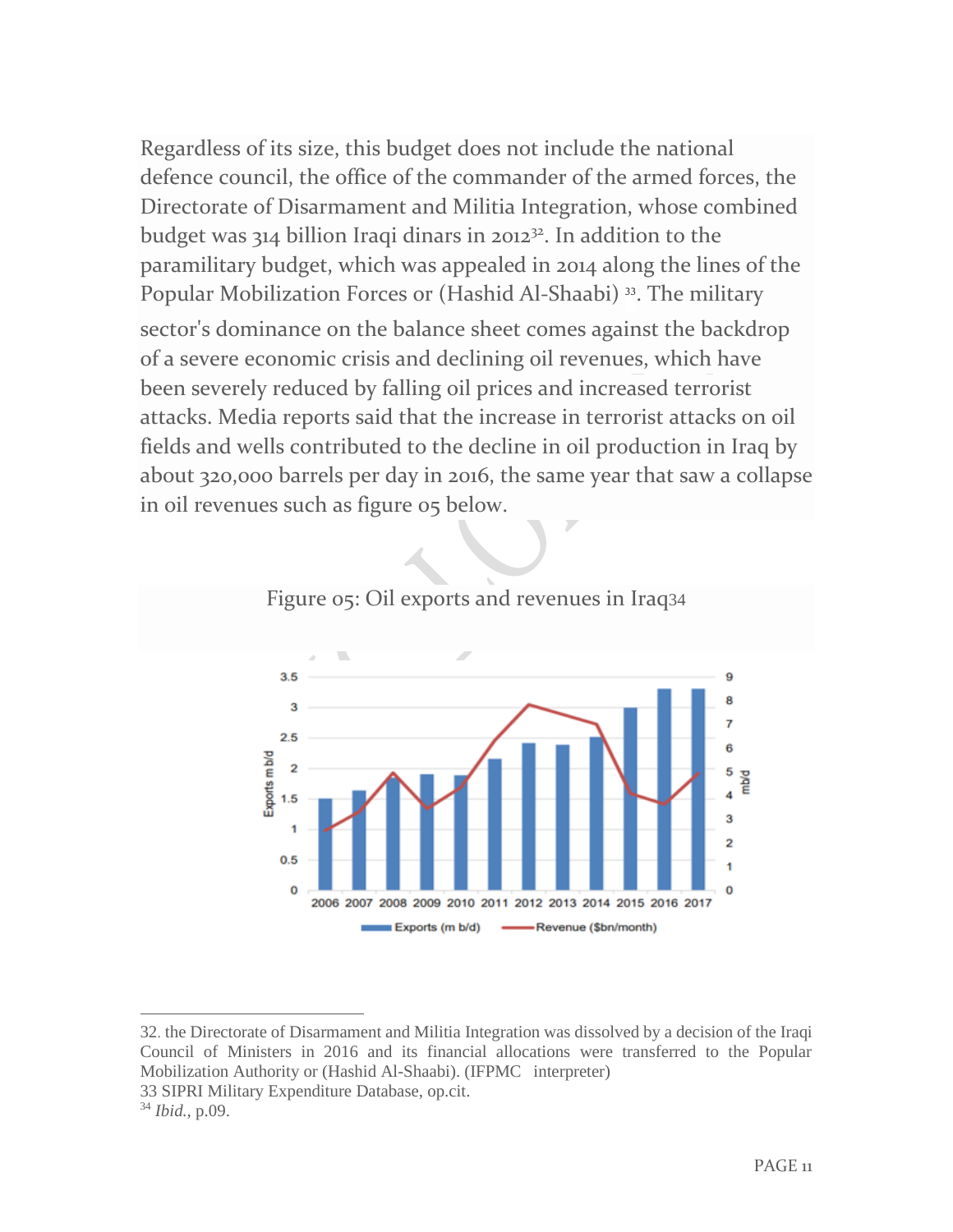Despite Iraq's urgent need for reconstruction and re-development, after 2014, policymakers found themselves facing the imperative of borrowing to meet the growing needs of the war against terrorism, causing the debt to rise to \$122.9 billion in 2017 and expected to reach \$133 billion in 2022<sup>35</sup>. The government has also made significant cuts in investment spending and used borrowing to finance bloated spending, which includes vulnerable sectors causally related to citizens, the most important of which are wages, financial support, and the social protection system<sup>36</sup>.

In another hand, the security situation resulting from the war has led to low investment rates, with Iraq occupying low business and investment positions for more than a decade. This was confirmed by the world bank's latest business performance report for 2020, where Iraq ranked 172nd out of 190 in the Business Performance Index<sup>37</sup>.

According to researcher Mohammed Jassim Mohammed, terrorism has destroyed at least 90% of the infrastructure and vital industrial facilities in the areas it has occupied, as terrorist militias have vandalized archaeological areas, museums<sup>38</sup>, official districts,

monuments and religious and historical monuments, and destroyed water and electricity plants. In addition, it has acquired agricultural

<https://bit.ly/3bdGlqI>:

<sup>35</sup> Ahmed Maan Al-Sa'ajali, Iraq's debt... Joule Overview of the state, origin and future of debt (Baghdad: Bayan Center for Studies and Planning, 2018),p6.

<sup>36</sup>Ibid, p. 04.

<sup>37</sup>A summary of the state of Iraq in the World Bank's Business Performance Report, PolicyMaking Forum, seen on: 17/08/2020, at:

<sup>38</sup> Pascal Boniface, op.cit., p. 81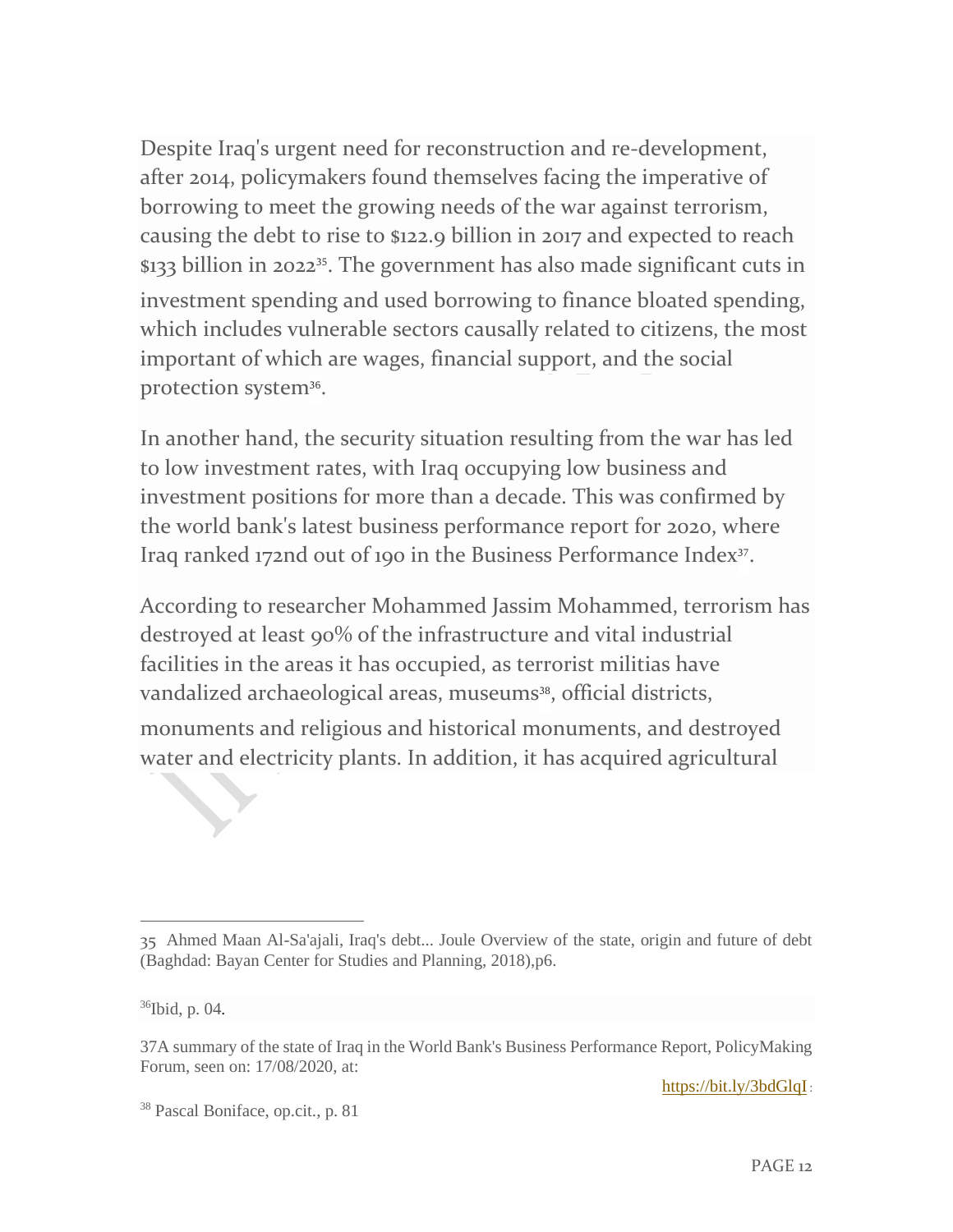land and water resources after controlling several dams, including the Mosul dam<sup>39</sup> .

In parallel with all these serious repercussions, corruption has dominated all the buildings and institutions of the central state and decentralization. This ranked Iraq 162nd out of 198th in the Transparency Index40, one of the criteria for good governance.

#### 2- Implications of terrorism for human development

Human resource is the most important element in any development process, which explains the attention of advanced countries in the development of human capital as an essential as a requirement for development.

During the war against terrorism, Iraq has suffered from the lessening of the human treasury through terrorist attacks and the resulting security disturbances that have caused an increase in the number of deaths and injuries, and the loss of many young people and talented people who have either died or migrated to war.

The United Nations Office for the Coordination of Humanitarian Affairs estimated that the number of Displaced Iraqis has reached 6 million since 2014, and that some 2.6 million Iraqis are still displaced, while 8.7 million are in dire need of humanitarian assistance<sup>41</sup>.. After

2003, Iraq also experienced an outbreak of unemployment, which is currently estimated at 12.8%<sup>42</sup> against a clear decrease in the average

<sup>39</sup>Hamad Jassim Mohammed, terrorists destroy infrastructure in Iraq and Syria... Causes and Treatments, Euphrates Center for Development and Strategic Studies, 04/05/2020, Accesses at: August 1, 2020, i[nhttps://bit.ly/34JCNv0](https://bit.ly/34JCNv0)

<sup>40</sup> CORRUPTION PERCEPTIONS INDEX, Transparency International, accessed on 24/08/2020 at: <https://bit.ly/3gGx2R1>

<sup>&</sup>lt;sup>41</sup> Jacob Eriksson and Ahmed Khaleel, Iraq After ISIS: The challenges pf Post-War Recovery, (Switzerland: Palgrave Pivot), p. 04.

 $42$  Unemployment, total (% of total labor force) (modeled ILO estimate) - Iraq, The World Bank, accessed on 16/08/2020, at : <https://bit.ly/3gFN4uB>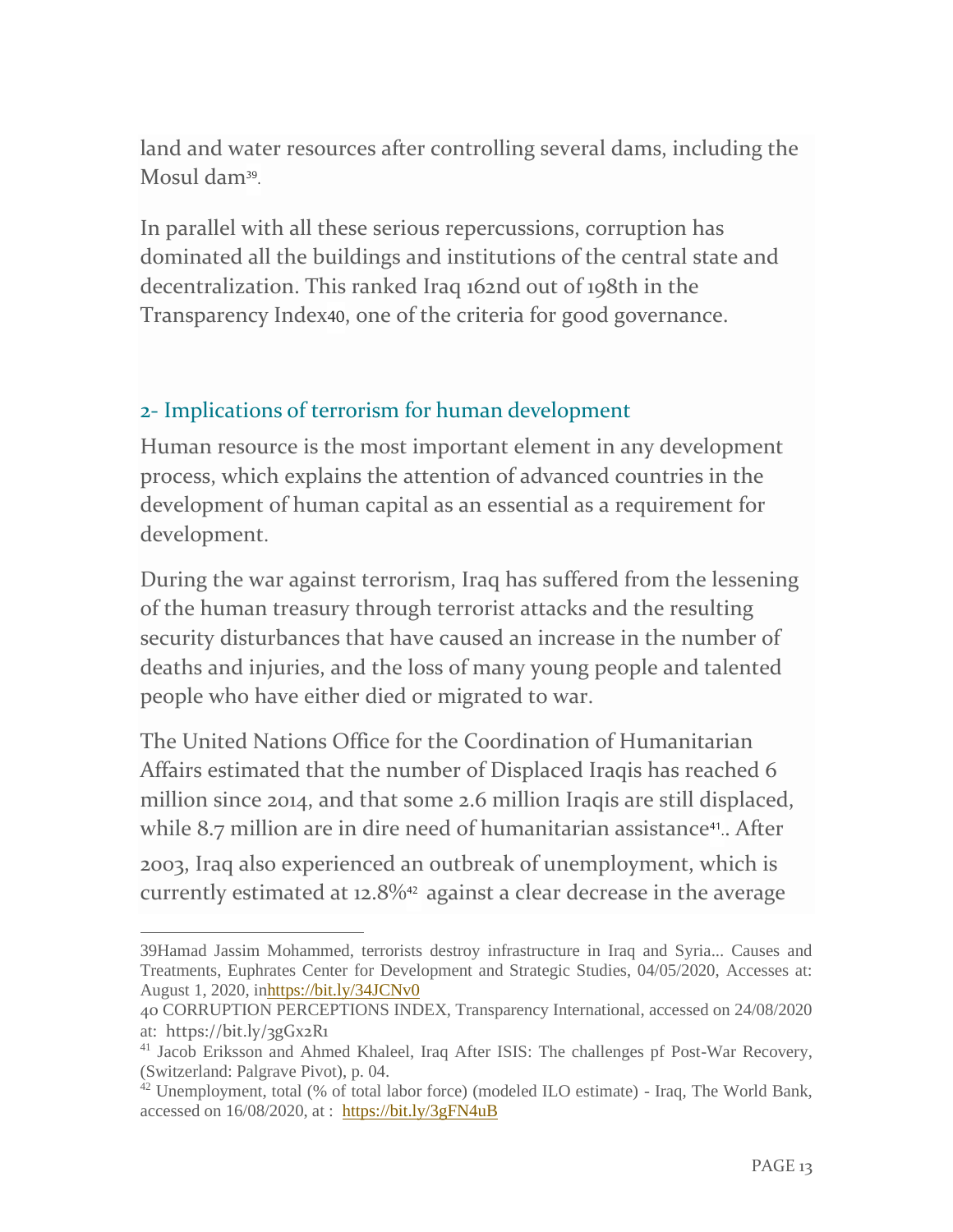age and health index of the population, as a result of the violence caused by terrorism, in addition to the deterioration of the education system, which was considered one of the best educational systems in the region<sup>43</sup>.

## Conclusion:

The rise of terrorist groups and militias in Iraq has been a fundamental and direct impediment to the development process, which proves the validity of the research hypothesis. The low rates of development are mainly due to the security and political crisis left by terrorist activities and attacks and the subsequent depletion of the country's various resources. On the other hand, there is now an opportunity for Iraqis to rebuild and to make up for what they have missed over the past decades. There must be comprehensive national reconciliation and political reforms that will overcome past mistakes and are based on the standards of good governance, institutional democratisation, and security sector reform.

Finally, Iraq need for deep economic and social reforms, including the structuring of the economy, the promotion of investment and individual initiative, will allow all Iraqis to participate in the desired development.

<sup>43</sup> Hassan Latif Al Zubaidi, Sadiq Jabr Fakhri, Terrorism and Its Effects on Human Development in Iraq, Al-Ghrei Journal of Economic and Administrative Sciences, Volume 09, Issue 29, (2013), p. 241.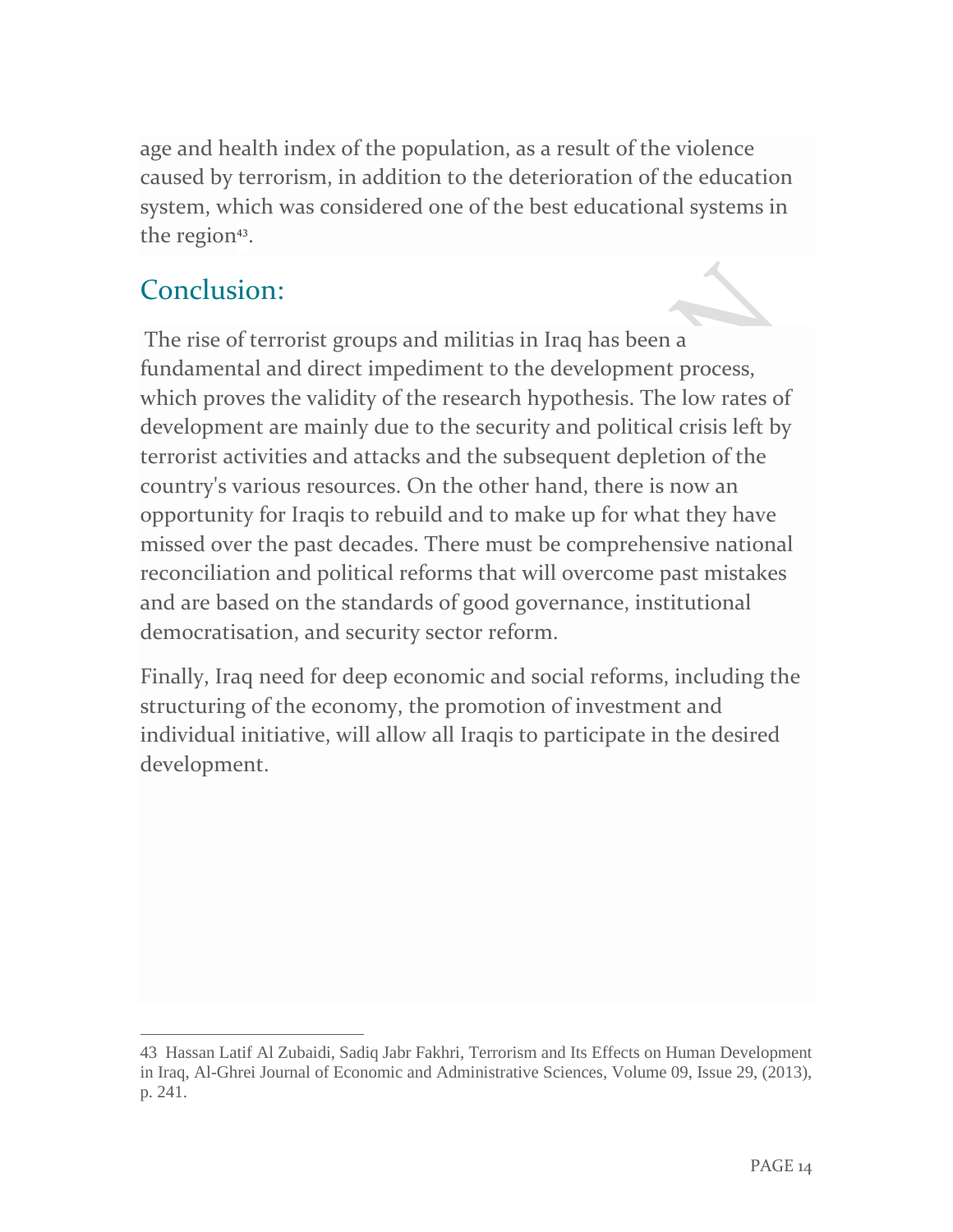#### References:

- Ahmed Maan Al-Sa'ajali, Iraq's debt... Joule Overview of debt situation, origin and future, Bayan Center for Studies and Planning, 2018.
- Hamad Jassim Mohammed, terrorists destroy infrastructure in Iraq and Syria... Causes and Treatments, Euphrates Center for Development and Strategic Studies, 2017/05/04, Access at: 2020/08/16, in: https://bit.ly/34JCNv0.
- Hassan Latif Al Zubaidi, Sadiq Jabr Fakhri, Terrorism and Its Effects on Human Development in Iraq, Al-Ghrei Journal of Economic and Administrative Sciences, Volume 09, Issue 29,  $(2013).$
- Rafid Jabouri, Features of Shiite Discourse and Politics in Iraq After the Fall of Mosul, Arab Politics, No. 25, (March 2017).
- Summary of the State of Iraq in the World Bank's Business Performance Report, IFPMC webwide, 21/08/2020, Access at: 23/08/2020, in: https://bit.ly/3bdGlqI
- Abdul Wahab al-Kasabi, Iraq: The Collapse of Post-Occupation Arrangements, Arab Policies, Issue 09 (July 2014).
- Hisham al-Hashimi, ISIS scientist: ISIS, London: Dar al-Hikma, 2015.
- ISIS in the first quarter of 2020, Policymaking Forum, 25/03/2020, Access at : 2020/08/12, in: https://bit.ly/32DvUsl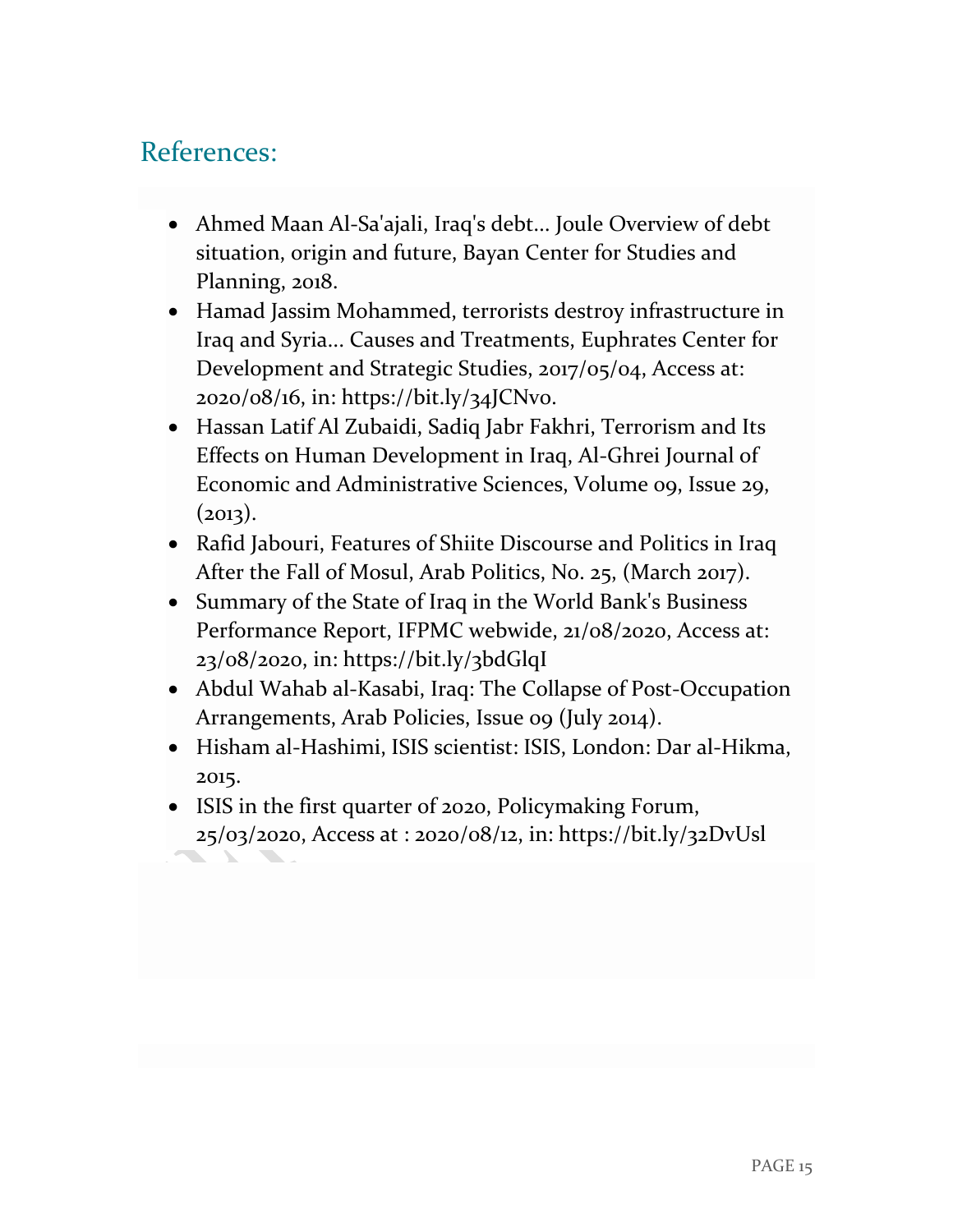- Ahmed Tabaqchali, Iraq's Economy after ISIS: An Investor's Perspective, Institute of regional and international studies IRIS, November 2017, available at :<https://bit.ly/3j2hSHi>
- Ahmed Mehdi, Iraqi Oil : industry evolution and short and medium-term prospects, OIES PAPER : WPM 79, The Oxford Institute for Energy Studies, October 2018, available at : <https://bit.ly/34qH4n2>
- Anna Bozzo, Pierre Jean Luizard, Vers un nouveau moyen orient ? Etats arabes en crise : Entre logique de division et sociétés civiles, Roma Tre-Press, 2016.
- BJÖRN HETTNE, "Development and Security: Origins and Future", Security Dialogue, vol. 41, no. 01, (February 2010).
- CORRUPTION PERCEPTIONS INDEX, Transparency International, accessed on 24/08/2020 at: <https://bit.ly/3gGx2R1>
- Didier Billon, Géopolitique des mondes arabes : 40 fiches illustrées pour comprendre le monde, Paris : Eyrolles, 2018.
- IS 'caliphate' defeated but jihadist group remains a threat, BBC, 23 March 2019, accessed on 17/08/2020 at <https://bbc.in/31BMREr>
- Jacob Eriksson and Ahmed Khaleel, Iraq After ISIS: The challenges pf Post-War Recovery, Switzerland: Palgrave Pivot, 2019.
- Global peace index 2020, Institute for Economics and Peace, Sydney: June 2020, available at:<https://bit.ly/3hF4xEE>
- Global terrorism index report, 2019, Institute for Economics and peace, Sydney: November 2019, available at: <https://bit.ly/3hIsKd9>
	- Global terrorism index report, 2018, Institute for Economics and peace, Sydney: November 2018, available at:<https://bit.ly/3jl04Ya>
	- Global terrorism index report, 2017, Institute for Economics and peace, Sydney: November 2017, available at: <https://bit.ly/2DbEd65>